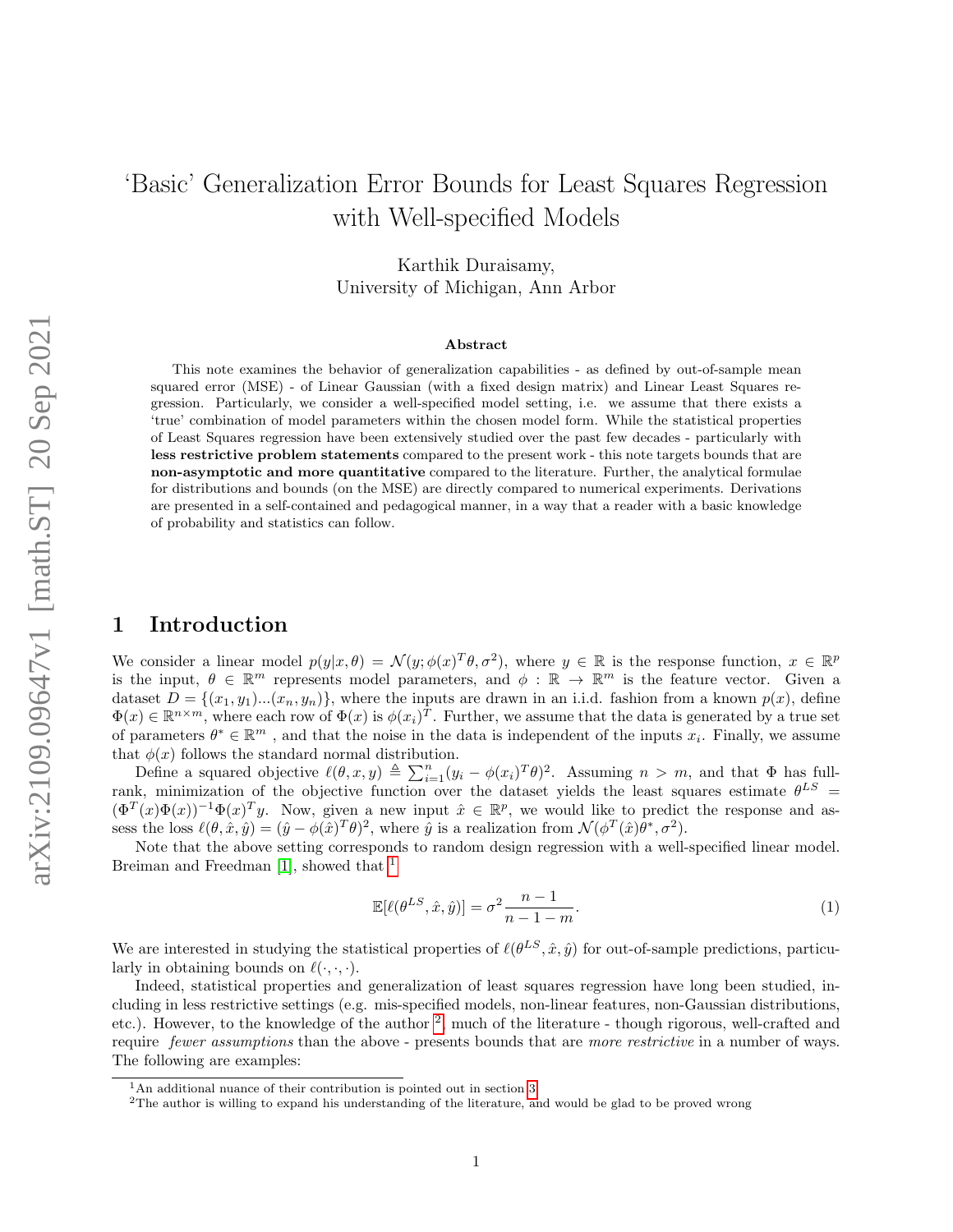• A number of works present bounds for high dimensional and /or asymptotic situations (e.g. [\[2\]](#page-8-1)) or require bounded covariates.

- Gyorfi et al. [\[3\]](#page-8-2) and Catoni's [\[4\]](#page-8-3) error bounds are well-crafted, but contain an arbitrary constant.
- Many publications contain terms such as  $O(·)$ , thus rendering an asymptotic error estimate.
- Audibert & Catoni [\[5\]](#page-8-4) require  $n >> m \log m$  and Hsu et al. [\[6\]](#page-8-5) require  $n >> m$ .

• Classical PAC-Bayesian bounds [\[7\]](#page-8-6) require bounded loss functions or additional parameters beyond the data [\[8\]](#page-8-7).

It is also intriguing that in much of the literature, bounds are often not verified using numerical experiments (indeed, there are clear exceptions, for instance [\[2,](#page-8-1) [9\]](#page-8-8)). The author is careful to re-emphasize that many of the above works focus on a more general - and thus more practically relevant - setting than the present one, and that a bound can be useful even under the above conditions.

The main contribution of the present work is the following: Assuming the above conditions and  $n > m-3$ , with a probability of  $1 - \delta$ , where  $\delta \in (0, 1)$ , we can guarantee that

$$
\ell(\hat{x}, \hat{y}, \theta^{LS}) \le \frac{\sigma^2}{n - m - 1} \left[ m + \frac{1}{\sqrt{\delta}} \sqrt{\frac{m^3 - m^2(n - 3) - 3m(n - 3)(n - 1) + 3(n - 3)(n - 1)^2}{n - m - 3}} \right]
$$

It is noted that this result does not require asymptotics.

The plan is to proceed with the derivation in a pedagogical manner, in such a way that a reader with the most basic knowledge of probability can follow. Given the above goal in combination with the restrictions placed by the assumptions in the problem statement, prompted the use of the words "Basic Bounds". Aligned with the pedagogical spirit, we first start with the linear Gaussian setting (i.e. The design matrix is a constant) and derive the distributions of the training and testing (generalization) error. Then we develop bounds for the generalization error in the linear Gaussian and linear least squares regression settings.

# 2 Linear Gaussian with Least Squares

**Theorem 1** (Well-specified Linear Gaussian case). Consider  $p(y|\theta) = \mathcal{N}(A\theta, \sigma^2 I)$  with  $y \in \mathbb{R}^n$ ,  $\theta \in \mathbb{R}^m$ , and  $A \in \mathbb{R}^{n \times m}$  being a full column rank matrix. Define the empirical risk as a log-likelihood-type loss

$$
\ell(y,\theta) \triangleq \frac{1}{2\sigma^2} (y - A\theta)^T (y - A\theta).
$$
\n(2)

.

Further, assume that the data is generated by a true process  $\Theta^* \sim \mathcal{N}(\theta^*, 0)$ .

Consider a training sample  $y \triangleq A\theta^* + \sigma^2 z$ , and a testing sample  $y \triangleq A\theta^* + \sigma z_t$ , where  $Z, Z_t \sim \mathcal{N}(0, I_n)$ . Define the least squares estimate  $\theta^{LS} \triangleq (A^T A)^{-1} A^T y$ . Then the training, testing, and true risks are given by

$$
\mathcal{L}(Y, \Theta^{LS}) \sim \frac{1}{2} \left[ \chi^2(n-m) \right]; \qquad \mathbb{E}[\mathcal{L}(Y, \Theta^{LS})] = \frac{1}{2}(n-m) \tag{3}
$$

$$
\mathcal{L}(Y_t, \Theta^{LS}) \sim \frac{1}{2} \left[ \chi^2(n-m) + 2\chi^2(m) \right]; \quad \mathbb{E}[\mathcal{L}(Y_t, \Theta^{LS})] = \frac{1}{2}(n+m) \tag{4}
$$

$$
\mathcal{L}(Y,\Theta^*) \sim \frac{1}{2} \left[ \chi^2(n) \right]; \qquad \mathbb{E}[\mathcal{L}(Y,\Theta^*)] = \frac{1}{2}n \tag{5}
$$

Additionally, given  $0 \le \delta \le 1$ , and a random testing sample y<sub>t</sub>, with at least a probability of  $1 - \delta$ , one can guarantee that the generalization error is bounded by

$$
||y_t - A\theta^{LS}||_2^2 \le n + m + \sqrt{\frac{6m + 2n}{\delta}}.
$$
\n
$$
(6)
$$

Proof: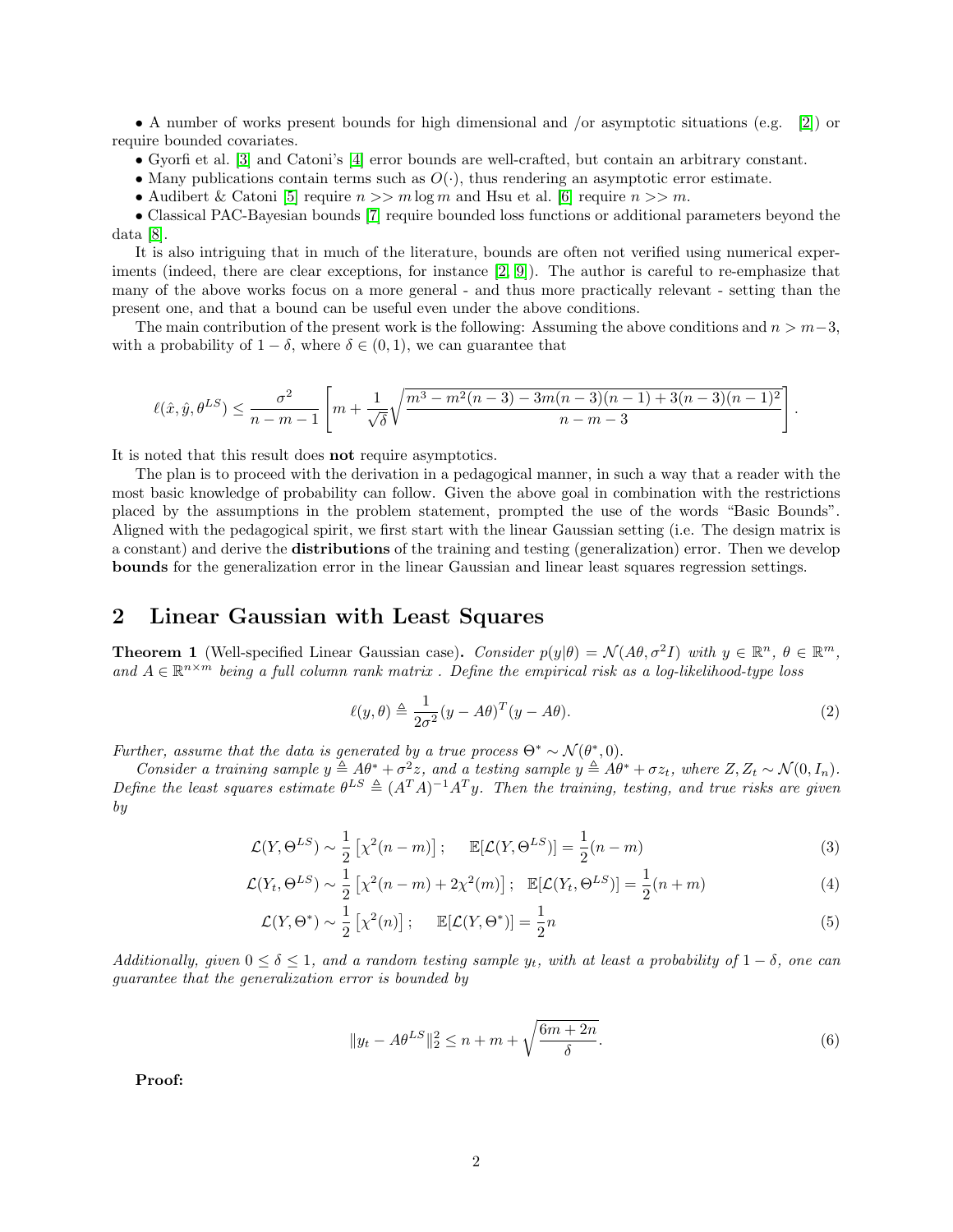Let's consider the training risk first:

$$
(y - A\theta)^{T} (y - A\theta) = (A\theta^{*} + \sigma z - AA^{+} (A\theta^{*} + \sigma z))^{T} (A\theta^{*} + \sigma z - AA^{+} (A\theta^{*} + \sigma z))
$$
  
=  $(\sigma z - \sigma Pz)^{T} (\sigma z - \sigma Pz)$   
=  $\sigma^{2} z^{T} P z + \sigma^{2} z^{T} z - 2\sigma^{2} z^{T} P z$ ,

where  $P \triangleq AA^+ = A^{+T}A^T$ , is the projection matrix and is of rank r. Since A has full column rank,  $r = m$ . Therefore

$$
\ell(y, \theta^{LS}) = \frac{1}{2\sigma^2} \left[ \sigma^2 z^T z - \sigma^2 z^T P z \right] = \frac{1}{2} \left[ z^T (I - P) z \right].
$$

This is a random variable with the following Chi-squared distribution  $^3$  $^3$ 

$$
\mathcal{L}(\Theta^{LS}) \sim \frac{1}{2} \left[ \chi^2(n-r) \right] = \Gamma\left(\frac{n-m}{2}, 1\right),\tag{7}
$$

where  $\Gamma$  is the Gamma distribution. The expected empirical risk is

$$
\mathbb{E}[\mathcal{L}(\Theta^{LS})] = \frac{1}{2}(n-m). \tag{8}
$$

Similarly, the true risk is

$$
\mathcal{L}(\Theta^*) \sim \frac{1}{2\sigma^2} \left[ \sigma^2 \chi^2(n) \right] = \Gamma\left(\frac{n}{2}, 1\right). \tag{9}
$$

The expected true risk is therefore

$$
\mathbb{E}[\mathcal{L}(\Theta^*)] = \frac{n}{2}.\tag{10}
$$

#### Testing risk

Let's examine the testing risk with  $y_t = A\theta^* + \sigma z_t$ , and  $\theta = \theta^* + \sigma A^+ z$  where  $Z_t, Z \sim \mathcal{N}(0, I_n)$  represent testing and training realizations. Then

$$
(y_t - A\theta)^T (y_t - A\theta) = (\sigma z_t - \sigma P z)^T (\sigma z_t - \sigma P z)
$$
  
=  $\sigma^2 (z^T P z + z_t^T z_t - 2z^T P z_t).$ 

Write  $P = S \Lambda S^{T}$ , where S is an orthonormal matrix. Also define  $Q \triangleq S^{T}Z$  and  $Q_t \triangleq S^{T}Z_t$ . Define  $g \triangleq z^T P z + z_t^T z_t - 2z^T P z_t.$ 

$$
g = q^T \Lambda q + q_t^T q_t - 2q^T \Lambda q_t
$$
  
= 
$$
\sum_{j=1}^n (\lambda_j q_j^2 + q_{tj}^2 - 2\lambda_j q_j q_{tj})
$$
  
= 
$$
\sum_{j=1}^r (q_j^2 + q_{tj}^2 - 2q_j q_{tj}) + \sum_{j=r+1}^n q_{tj}^2
$$
  
= 
$$
\sum_{j=1}^r (q_j - q_{tj})^2 + \sum_{j=r+1}^n q_{tj}^2.
$$

The fact that P has exactly r unity eigenvalues and  $n-r$  zero eigenvalues has been utilized above. Recognizing that  $Q_j - Q_{tj} \sim \mathcal{N}(0, 2)$ , it is easy to see that  $G \sim 2\chi^2(r) + \chi^2(n-r)$ .

<span id="page-2-0"></span><sup>&</sup>lt;sup>3</sup>See the testing risk derivation for more insight into how the structure of P is leveraged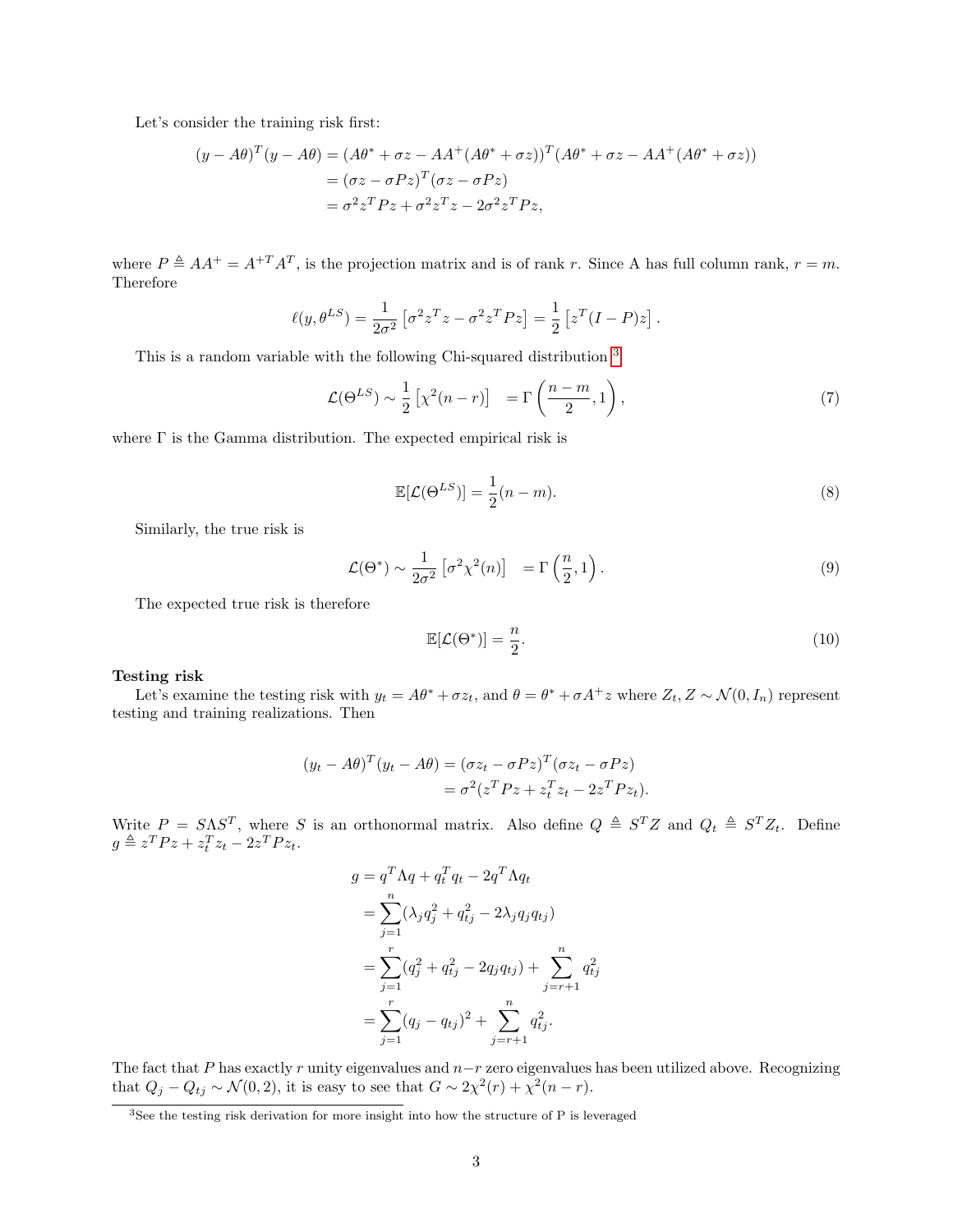<span id="page-3-0"></span>

Figure 1: PDF of risks determined by Sampling (Symbols) compared to predictions (lines).

The testing risk is therefore

$$
\mathcal{L}(\theta^{LS}) = \frac{1}{2\sigma^2} \left[ \sigma^2 (2\chi^2(r) + \chi^2(n-r)) \right].
$$

Again, since A has full column rank,  $r = m$ , and thus

$$
\mathcal{L}(\theta^{LS}) = \frac{1}{2} \left[ 2\chi^2(m) + \chi^2(n-m) \right].
$$

Note: One has to be careful in handling the above expression because of the coefficients in front of the  $\chi^2(\cdot)$  distributions are different. Nevertheless, the expected test risk can be evaluated easily:

$$
\mathbb{E}[\mathcal{L}(\theta^{LS})] = \frac{n+m}{2}.\tag{11}
$$

#### 2.1 Numerical Verification

To verify the above equations, a sample problem is designed with

$$
\sigma = 0.1 \; ; \; \theta^* = \left[ \begin{array}{c} 0.3 \\ -2 \end{array} \right] \; ; \; A = \left[ \begin{array}{ccc} 1 & 0.6 \\ 3.2 & -2 \\ 4 & 1 \\ 3.1 & -1 \end{array} \right].
$$

and the results are shown in Figure [1.](#page-3-0) A total of 100,000 samples were used to evaluate the 3 different risk elements which are compared to the analytical forms.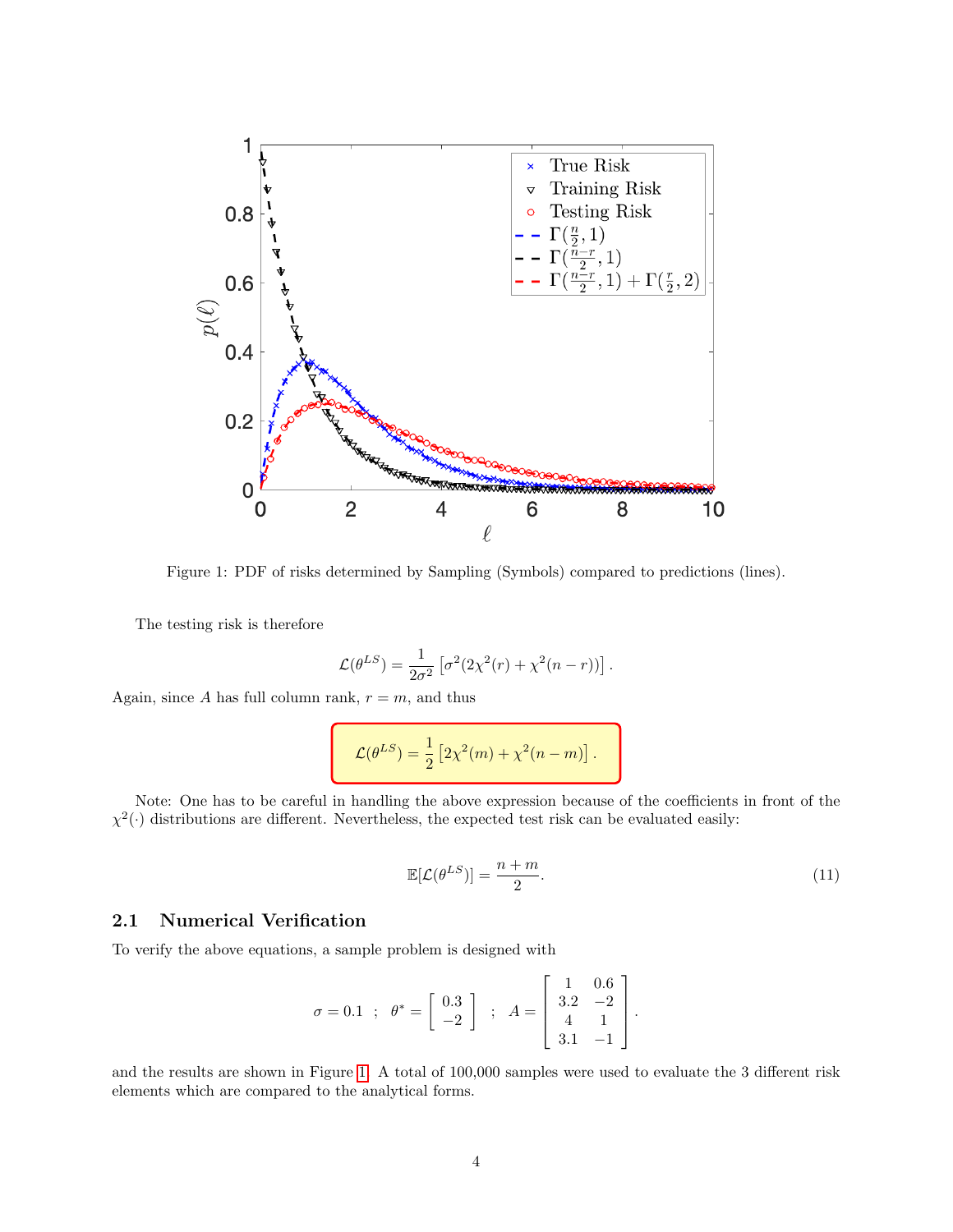Table 1: Risk Decomposition for Least Squares

| '1'erm        | Expression                       | Distribution         | Expectation  | Variance          |
|---------------|----------------------------------|----------------------|--------------|-------------------|
| Training Risk | $A\Theta^{L\delta}$ <sup>2</sup> | $\mathscr{L}(n-m)$   | $(n-m)$      | $\sigma^4 2(n-m)$ |
| True Risk     | $A\Theta^*$ $\mathbb{R}^2$       | $\overline{n}$       |              | 2n+               |
| Testing Risk  | $A\Theta^{LS}$ <sup>2</sup>      | $(n-m) + 2\chi^2(m)$ | $\zeta(n+m)$ | $(6m+2n)$         |

#### 2.2 Bounds

Let's try to bound the test risk. It is perhaps intuitive to assume that  $2\chi^2(m)+\chi^2(n-m)$  can be approximated as  $\chi^2(n+m)$ . However, that is highly inaccurate, and neither does the more conservative approximation of  $\chi^2(n+2m)$  serve as a good bound as seen in Figure [2.](#page-5-0)

We can, however, use Chebyshev's inequality, which states that for any random variable X, and  $\epsilon \in \mathbb{R}^+$ ,

$$
P(|x - \mathbb{E}[X]| \ge \epsilon) \le \frac{Var(X)}{\epsilon^2}.
$$

Therefore

$$
P(|g - (n + m)| \ge \epsilon) \le \frac{6m + 2n}{\epsilon^2}
$$

$$
P(|g - (n + m)| \le \epsilon) \ge 1 - \frac{6m + 2n}{\epsilon^2}
$$

Define  $\delta \triangleq \frac{6m+2n}{\epsilon^2}$ . Therefore,  $\epsilon = \sqrt{\frac{6m+2n}{\delta}}$ .

Therefore, with at least a probability of  $1 - \delta$ , we can guarantee that

$$
|g - (n+m)| \le \sqrt{\frac{6m+2n}{\delta}}
$$

Therefore with at least a probability of  $1 - \delta$ , we can guarantee that the generalization error is bounded by

$$
||y - A\theta^{LS}||_2^2 \le n + m + \sqrt{\frac{6m + 2n}{\delta}}.
$$

This expression is verified in Figure [2.](#page-5-0)

Better bounds may be obtained with higher moments and concentration inequalities.

# <span id="page-4-0"></span>3 Linear Least Squares Regression

**Theorem 2** (Well-specified Linear Least Squares Regression). Consider  $p(y|x, \theta^*) = \mathcal{N}(\phi(x)^T \theta^*, \sigma^2)$ , where  $y \in \mathbb{R}, x \in \mathbb{R}^p$ , and  $\theta^* \in \mathbb{R}^m$ .  $\phi : \mathbb{R} \to \mathbb{R}^m$  represents the feature vector. We will also assume that  $\Phi(x)$  has full column rank. Given a dataset  $D = \{(x_1, y_1)...(x_n, y_n)\}$ , define  $\Phi(x) \in \mathbb{R}^{n \times m}$ , where each row of  $\Phi(x)$  is  $\phi(x_i)^T$ . Let's define a MSE loss  $\ell(\theta, \hat{x}, \hat{y}) \triangleq (\hat{y} - \phi(\hat{x})^T \theta)^2$ , and the OLS estimate  $\theta^{LS}(y) \triangleq$  $(\Phi(x)^T \Phi(x))^{-1} \Phi(x)^T y = \Phi^+(x) y.$ 

Then, for a random  $\hat{x}$ , assuming that the features are distributed in a Gaussian distribution (i.e.  $\phi(x) \sim$  $\mathcal{N}(0, \Sigma_{\phi})$ , with at least a probability of  $1 - \delta$  the generalization error is bounded by

$$
\ell(\theta^{LS}, \hat{x}, \hat{y}) \le \frac{\sigma^2}{n - m - 1} \left[ m + \frac{1}{\sqrt{\delta}} \sqrt{\frac{m^3 - m^2(n - 3) - 3m(n - 3)(n - 1) + 3(n - 3)(n - 1)^2}{n - m - 3}} \right]
$$

,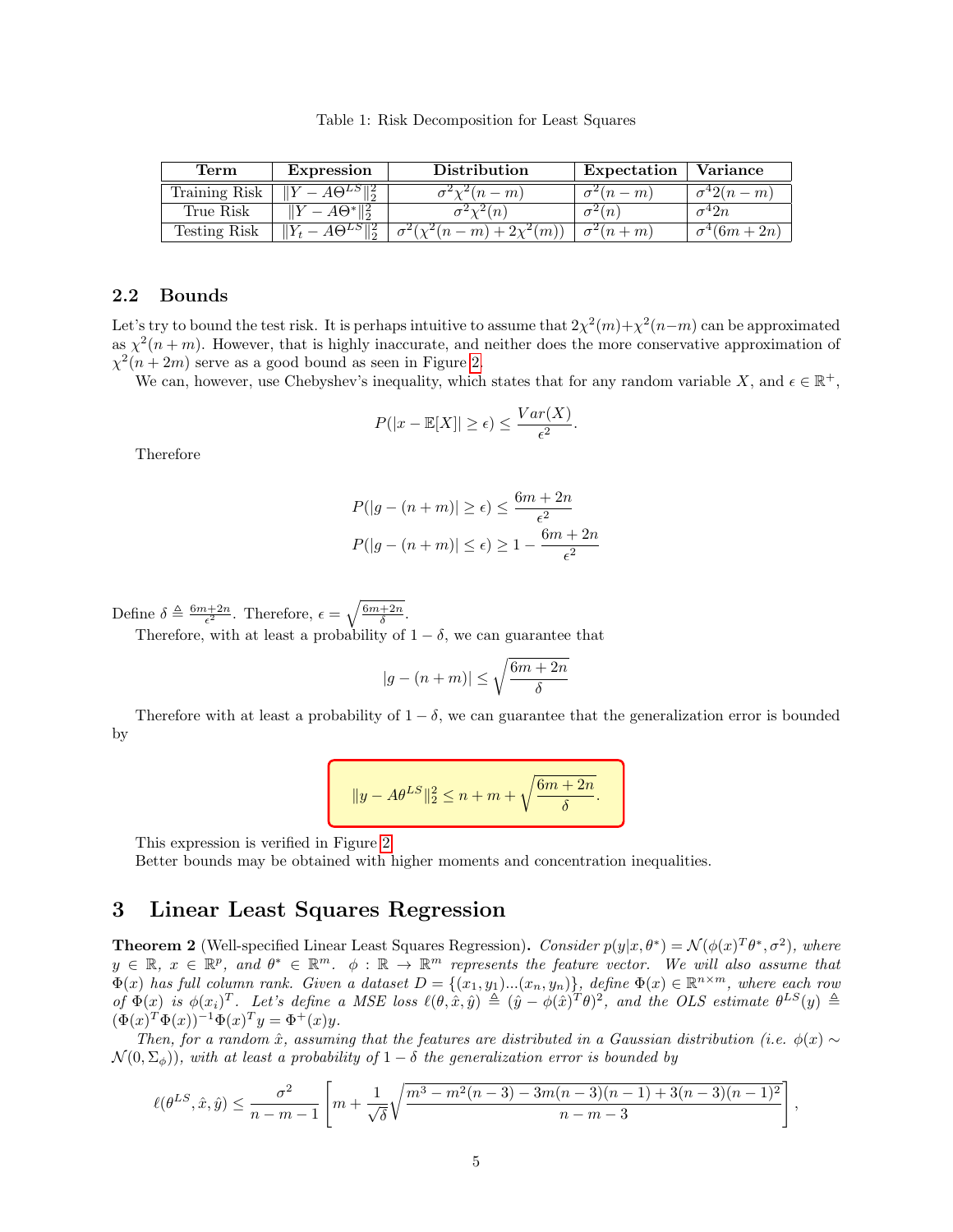<span id="page-5-0"></span>

Figure 2: CDF of testing risk determined by Sampling (Symbols) compared to estimations (lines).

with  $n > m - 3$ .

**Proof:** In the below, we will use  $\theta$  instead of  $\theta^{LS}$  to improve readability.

$$
\ell(\theta, \hat{x}, \hat{y}) = ||\phi(\hat{x})^T \theta^* + \sigma \hat{z} - \phi(\hat{x})^T \theta||_2^2
$$
  
\n
$$
= ||\phi(\hat{x})^T (\theta^* - \theta) + \sigma \hat{z}||_2^2
$$
  
\n
$$
= ||\phi(\hat{x})^T (\theta^* - \Phi^+(x)y) + \sigma \hat{z}||_2^2
$$
  
\n
$$
= ||\phi(\hat{x})^T (\theta^* - \Phi^+(x)(\Phi(x)\theta^* + \sigma z)) + \sigma \hat{z}||_2^2
$$
  
\n
$$
= \sigma^2 ||\hat{z} - \phi(\hat{x})^T \Phi^+(x)z||_2^2
$$
  
\n
$$
\mathbb{E}_{\hat{z}}[\ell(\theta, \hat{x}, \hat{y})] = \sigma^2 + \sigma^2 ||\phi(\hat{x})^T \Phi^+(x)z||_2^2
$$
  
\n
$$
\mathbb{E}_{\hat{z}}\mathbb{E}_{\hat{z}}[\ell(\theta, \hat{x}, \hat{y})] = \sigma^2 + \sigma^2 \text{Tr}[\phi(\hat{x})^T \Phi(x)^+ \Phi^{+T}(x)\phi(x)]
$$
  
\n
$$
= \sigma^2 + \sigma^2 \text{Tr}[\phi(\hat{x})^T (\Phi^T(x)\Phi(x))^{-1}\phi(x)]
$$
  
\n
$$
\mathbb{E}_{\hat{x}}\mathbb{E}_{z}\mathbb{E}_{\hat{z}}[\ell(\theta, \hat{x}, \hat{y})] = \sigma^2 + \sigma^2 \text{Tr}[\Sigma_{\phi}(\Phi(x)^T \Phi(x))^{-1}],
$$

where  $\Sigma_{\phi} = \mathbb{E}[\phi(\hat{x})\phi(\hat{x}^T)]$ . Note that the above quantity is still a random variable because of the randomness in  $x$ .

Gaussian assumption for features: Assume  $\phi(x) \sim \mathcal{N}(0, \Sigma_{\phi})$ . Writing the Cholesky decomposition  $\Sigma_{\phi} = LL^T$ , and thus  $\phi(x_i) = Lq_i$ , where  $q_i \sim \mathcal{N}(0, I_m)$ . Note: we are temporarily dropping small / big symbols for realizations and random variables to stop the proliferation of symbols.

$$
\Phi(x) = \begin{bmatrix} \phi(x_1)^T \\ \cdots \\ \phi(x_n)^T \end{bmatrix} = \begin{bmatrix} q_1^T L^T \\ \cdots \\ q_n^T L^T \end{bmatrix} = \begin{bmatrix} q_1^T \\ \cdots \\ q_n^T \end{bmatrix} L^T \triangleq Q^T L^T
$$

Therefore  $\Phi(x)^T \Phi(x) = LQQ^T L^T$ , where  $Q \in \mathbb{R}^{m \times n}$ . Thus

$$
\mathbb{E}_{\hat{x}}\mathbb{E}_{z}\mathbb{E}_{\hat{z}}[\ell(\theta,\hat{x},\hat{y})] = \sigma^2 + \sigma^2 \text{Tr}[LL^T (LQQ^T L^T)^{-1}]
$$
  
\n
$$
= \sigma^2 + \sigma^2 \text{Tr}[LL^T L^{-T} (QQ^T)^{-1} L^{-1}]
$$
  
\n
$$
= \sigma^2 + \sigma^2 \text{Tr}[(QQ^T)^{-1}]
$$
  
\n
$$
\mathbb{E}_{x}\mathbb{E}_{\hat{x}}\mathbb{E}_{z}\mathbb{E}_{\hat{z}}[\ell(\theta,\hat{x},\hat{y})] = \sigma^2 + \sigma^2 \text{Tr}[\mathbb{E}((QQ^T)^{-1})].
$$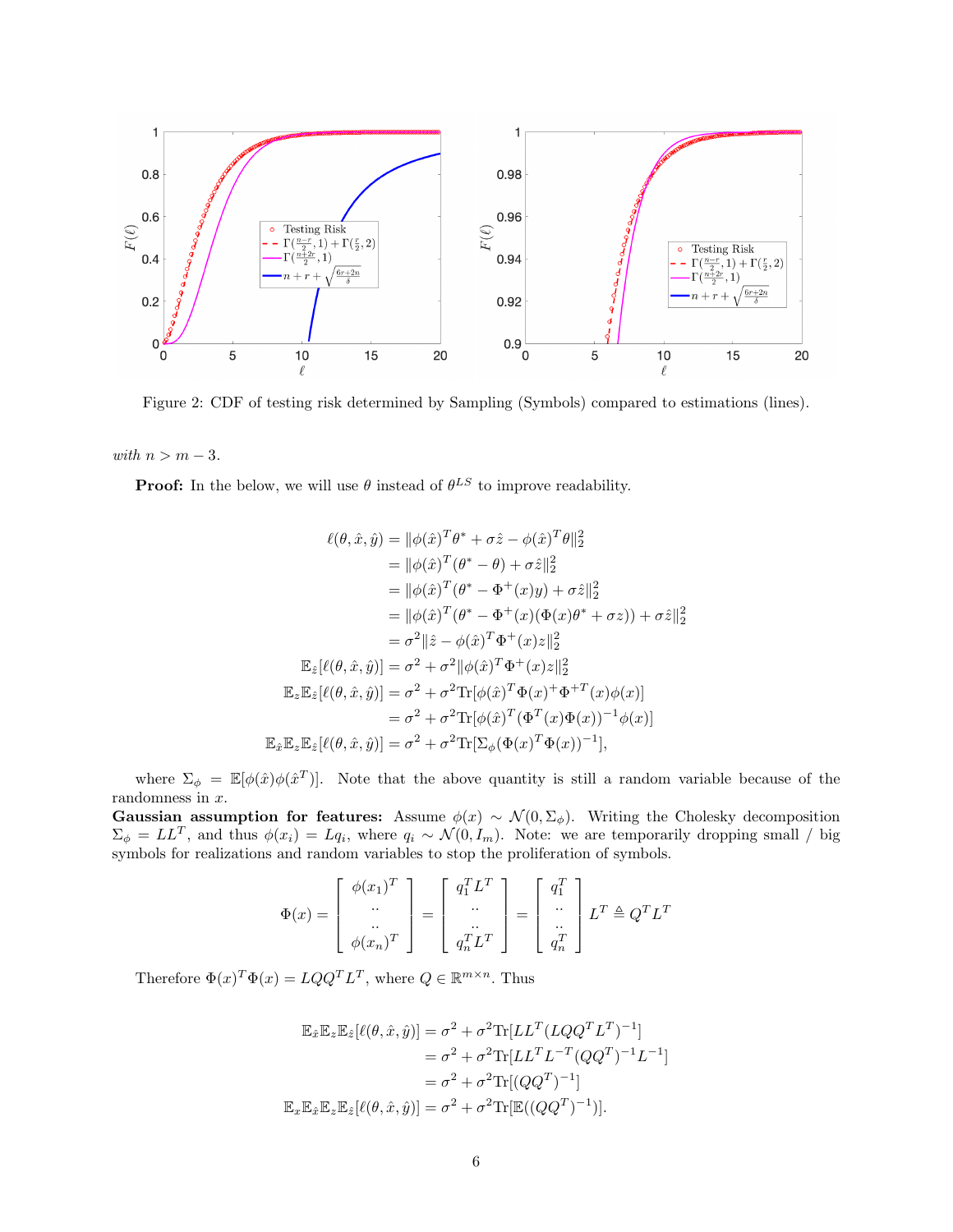We know that  $QQ^T \sim W_m(I_m, n)$ , and  $(QQ^T)^{-1} \sim W_m^{-1}(I_m, n)$ , where  $W_m$  and  $W_m^{-1}$  represent the Wishart and Inverse Wishart [\[10\]](#page-8-9) distributions, respectively. Therefore  $\mathbb{E}((QQ^T)^{-1}) = \frac{I_m}{n-m-1}$  as long as  $n > m + 1$ .

Therefore

$$
\mathbb{E}[\ell(\theta, \hat{x}, \hat{y})] \triangleq \mu_{\ell} = \sigma^2 + \sigma^2 \frac{m}{n - m - 1}.
$$
\n(12)

This expression can also be found in Breiman & Freedman [\[1\]](#page-8-0). We are interested in bounds of  $\ell(\theta, \hat{x}, \hat{y})$ , and note that Theorem 1.3 of Ref. [\[1\]](#page-8-0), instead provides the distribution of  $\mathbb{E}[\ell(\theta, \hat{x}, \hat{y})|x, y]$ . Note that the true expected risk is  $\mathbb{E}[\ell(\theta^*, \hat{x}, \hat{y})] = \sigma^2$ .

#### 3.1 Variance

Let's try to bound the above distribution by computing the variance of the squared error

$$
\ell(\theta, \hat{x}, \hat{y})^2 = \sigma^4 (\hat{z}^T - z^T \Phi^{+T} \phi)^4.
$$

We will use the following identity [\[11\]](#page-9-0): If  $X \sim \mathcal{N}(0, I)$ , A is a matrix and a is a vector, then

$$
\mathbb{E}_X[(Ax+a)^T(Ax+a)(Ax+a)^T(Ax+a)] = 2\text{Tr}(AA^TAA^T) + 4a^TAA^T a + (tr(AA^T) + a^T a)^2.
$$

Thus,

$$
\mathbb{E}_{\hat{z}}\ell^{2} = \sigma^{4}(2 + 4(z^{T}\Phi^{+T}\phi)^{2} + (1 + (z^{T}\Phi^{+T}\phi)^{2})^{2})
$$
\n
$$
= \sigma^{4}(3 + 6(\phi^{T}\Phi^{+}z)^{2} + (\phi^{T}\Phi^{+}z)^{4})
$$
\n
$$
\mathbb{E}_{z}\mathbb{E}_{\hat{z}}\ell^{2} = \sigma^{4}(3 + 6\text{Tr}(\Phi^{+T}\phi\phi^{T}\Phi^{+}) + 2\text{Tr}(\phi^{T}\Phi^{+}\Phi^{+T}\phi\phi^{T}\Phi^{+}\Phi^{+T}\phi) + \text{Tr}(\phi^{T}\Phi^{+}\Phi^{+T}\phi)^{2})
$$
\n
$$
= \sigma^{4}(3 + 6\text{Tr}(\Phi^{+T}\phi\phi^{T}\Phi^{+}) + 3\phi^{T}\Phi^{+}\Phi^{+T}\phi\phi^{T}\Phi^{+}\Phi^{+T}\phi)
$$
\n
$$
\mathbb{E}_{\hat{x}}\mathbb{E}_{z}\mathbb{E}_{\hat{z}}\ell^{2} = \sigma^{4}(3 + 6\text{Tr}(\Phi^{+T}\Phi^{+}) + 6\text{Tr}(\Phi^{+T}\Phi^{+}\Phi^{+} + 3\text{Tr}(\Phi^{+T}\Phi^{+})^{2})
$$
\n
$$
= \sigma^{4}(3 + 6\text{Tr}((\Phi^{T}\Phi)^{-1}) + 6\text{Tr}((\Phi^{T}\Phi)^{-2}) + 3\text{Tr}((\Phi^{T}\Phi)^{-1})\text{Tr}((\Phi^{T}\Phi)^{-1}))
$$
\n
$$
\sim \sigma^{4}(3 + 6\text{Tr}(W_{m}^{-1}(I, n)) + 6\text{Tr}(W_{m}^{-1}(I, n)W_{m}^{-1}(I, n)) + 3\text{Tr}(W_{m}^{-1}(I, n)\text{Tr}(W_{m}^{-1}(I, n))),
$$

where  $W_m^{-1}$  represents the Inverse Wishart distribution. The expectation of the last expression can be compactly reduced using standard Wishart distribution identities, except the term involving the trace of the product of inverse Wishart matrices, which we obtain from Pielaszkiewicz & Holgersson [\[12\]](#page-9-1) (page 8). With this identity,

$$
\mathbb{E}_x \mathbb{E}_{\hat{x}} \mathbb{E}_{\hat{z}} \mathbb{E}_{\hat{z}} \ell^2 = \sigma^4 \left( 3 + 6 \frac{m}{n-m-1} + 6 \frac{(n-1)m}{(n-m-3)(n-m-1)(n-m)} + 3 \frac{m(m(n-m-2)+2)}{(n-m-3)(n-m-1)(n-m)} \right)
$$
  
=  $\sigma^4 \frac{3(n-1)(n-3)}{(n-m-1)(n-m-3)},$ 

as long as  $n > m + 3$ . Therefore, the variance is

$$
\sigma_{\ell}^2 = \mathbb{E}[\ell^2] - \mathbb{E}[\ell]^2 = \sigma^4 \frac{m^3 - m^2(n-3) - 3m(n-3)(n-1) + 3(n-3)(n-1)^2}{(n-m-1)^2(n-m-3)}.
$$

The analytical mean and variance are cmpared to numerically evaluated ones in Figure [3.](#page-7-0) The numerical experiments use  $X \sim \mathcal{N}(0, 1)$ ,  $\sigma^2 = 0.04$ ,  $\phi(x) = x$ , and  $\theta^* = \frac{t}{\|t\|_2}$ , where  $T \sim \mathcal{N}(0, I_m)$ .

To obtain bounds, we employ the Chebyshev inequality

$$
P(|\ell - \mu_{\ell}| \ge \epsilon) \le \frac{\sigma_{\ell}^2}{\epsilon^2}
$$

$$
P(|\ell - \mu_{\ell}| \le \epsilon) \ge 1 - \frac{\sigma_{\ell}^2}{\epsilon^2}.
$$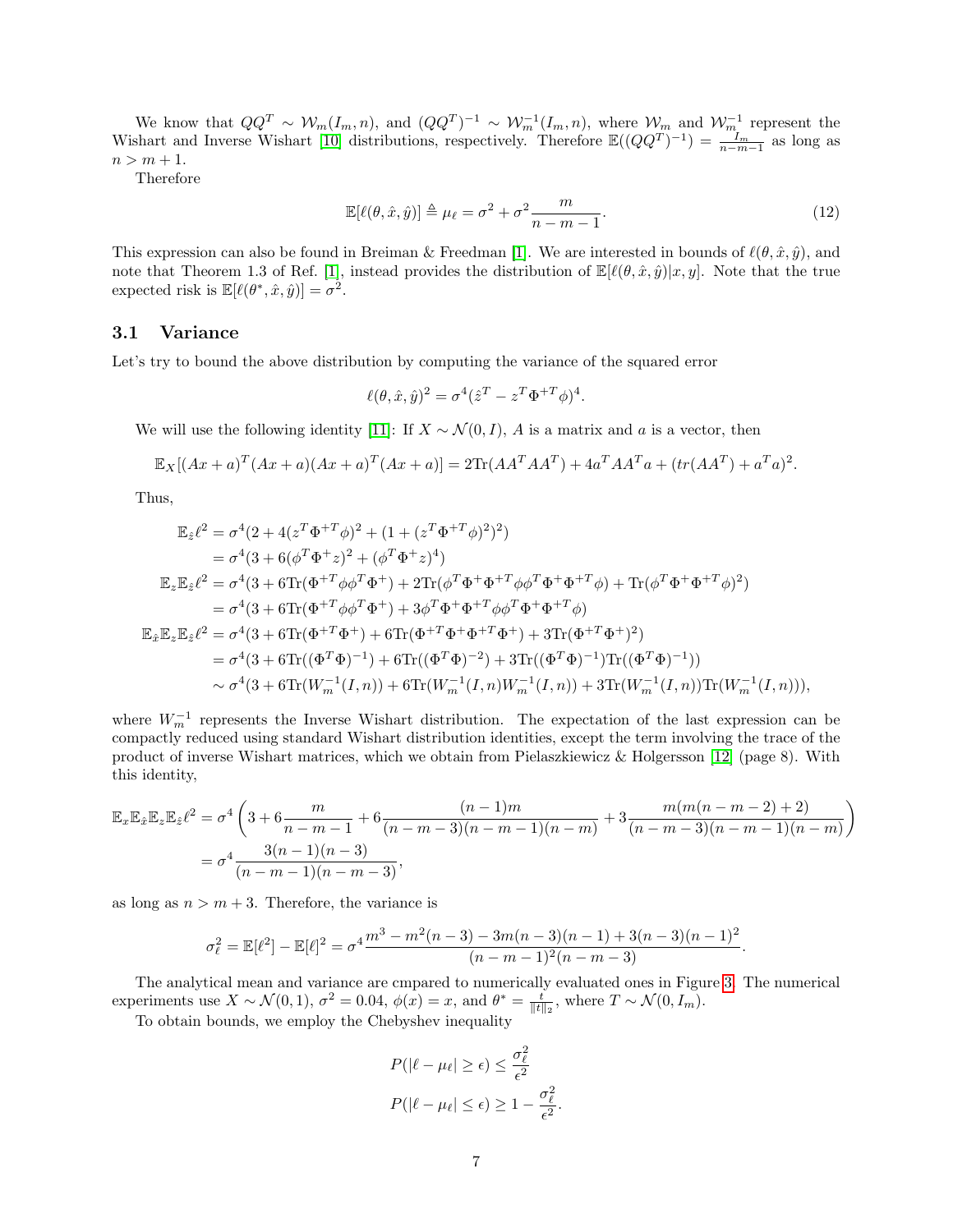<span id="page-7-0"></span>

Figure 3: Analytical vs empirical mean and variance of MSE for OLS with  $n = 60$ . Empirical means were computed using 100 different simulations, with the mean and variance evaluated using  $100n$  samples (for each experiment. Thus, a total of 10000n samples)

<span id="page-7-1"></span>

Figure 4: Empirical CDF and tail bounds of OLS with  $n = 60$ ,  $m = 10$ .

Define  $\delta \triangleq \frac{\sigma_{\ell}^2}{\epsilon^2}$ . Therefore,  $\epsilon = \frac{\sigma_{\ell}}{\sqrt{\delta}}$ .

Therefore with at least a probability of  $1 - \delta$ , we can guarantee that

$$
|\ell - \mu_\ell| \leq \frac{\sigma_\ell}{\sqrt{\delta}}.
$$

The upper tail bound for the squared error with a probability of  $1 - \delta$  is

$$
\ell \leq \frac{\sigma^2}{n-m-1}\left[m+\frac{1}{\sqrt{\delta}}\sqrt{\frac{m^3-m^2(n-3)-3m(n-3)(n-1)+3(n-3)(n-1)^2}{n-m-3}}\right].
$$

This bound is evaluated using the afore-mentioned numerical experiments in Figure [4.](#page-7-1)

#### 3.2 Finite, but large n

For  $n >> 1$  but still finite, we have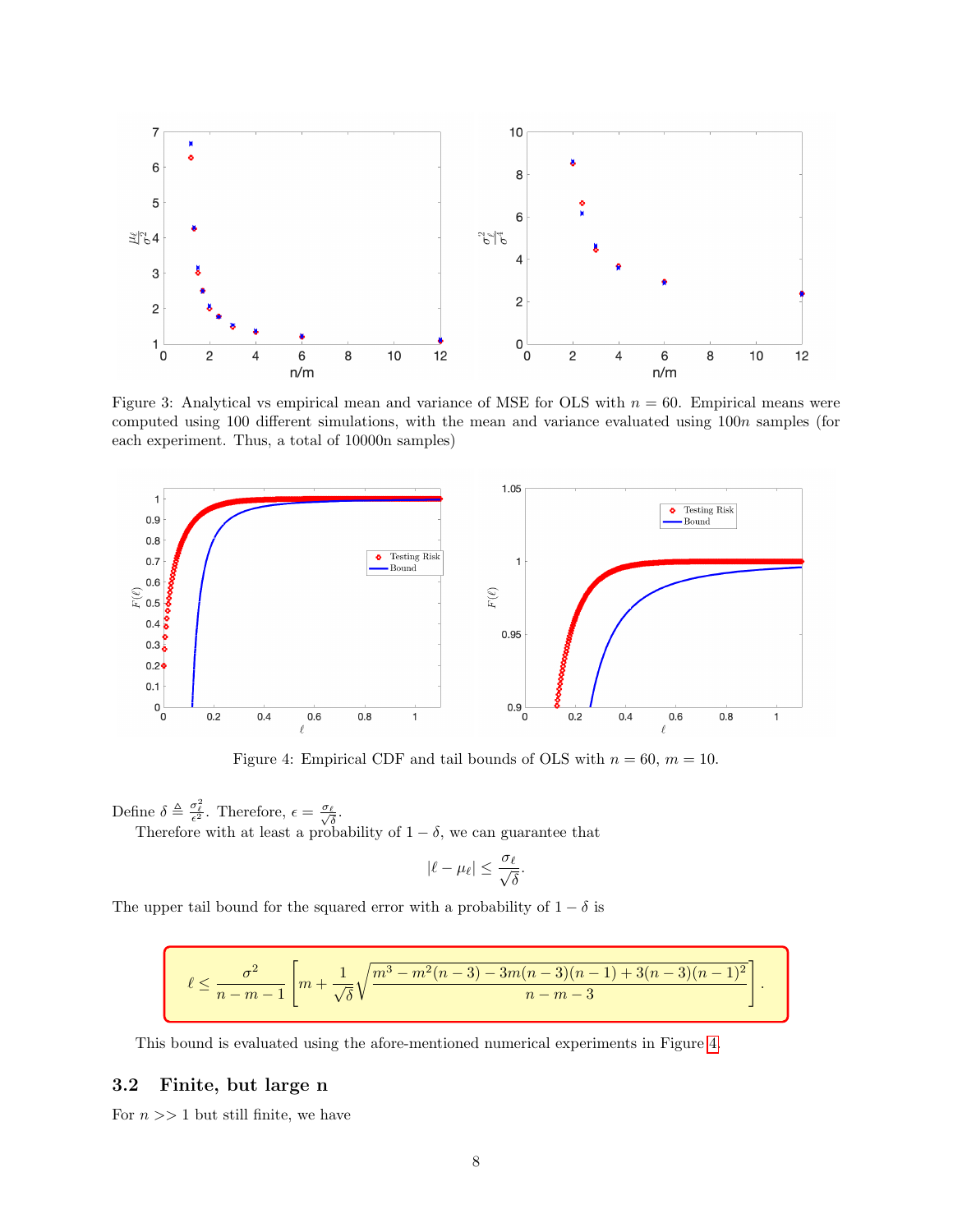$$
\sigma_{\ell}^2 \approx \sigma^4 \frac{m^3 - m^2 n - 3mn^2 + 3n^3}{(n-m)^3}.
$$

defining  $\alpha \triangleq n/m$  and dividing by  $m^3$ 

$$
\sigma_{\ell}^{2} \approx \sigma^{4} \frac{1 - \alpha - 3\alpha^{2} + 3\alpha^{3}}{(\alpha - 1)^{3}} = \sigma^{4} \frac{3\alpha^{2} - 1}{(\alpha - 1)^{2}}.
$$

Thus for finite  $n >> 1$  we have

$$
\mu_{\ell} \approx \sigma^2 + \frac{\sigma^2}{\alpha - 1} = \frac{\alpha}{\alpha - 1} \sigma^2 \; ; \; \sigma_{\ell} \approx \frac{\sigma^2}{\alpha - 1} \sqrt{3\alpha^2 - 1}.
$$

Thus, with a probability of at least  $1 - \delta$ ,

$$
\ell \leq \frac{\sigma^2}{\alpha - 1} \left[ 1 + \sqrt{\frac{3\alpha^2 - 1}{\delta}} \right].
$$

#### 3.3  $n/m \rightarrow \infty$

It is easy to see that  $\lim_{\alpha\to\infty}\mu_{\ell}=\sigma^2$  and  $\lim_{\alpha\to\infty}\sigma_{\ell}^2=3\sigma^4$ . Therefore as  $\alpha\to\infty$ , with a probability of at least  $1 - \delta$ , one can guarantee that

$$
\ell \leq \sigma^2 \sqrt{\frac{3}{\delta}}.
$$

# References

- <span id="page-8-0"></span>[1] L. Breiman and D. Freedman, "How many variables should be entered in a regression equation?" Journal of the American Statistical Association, vol. 78, no. 381, pp. 131–136, 1983.
- <span id="page-8-1"></span>[2] T. Hastie, A. Montanari, S. Rosset, and R. J. Tibshirani, "Surprises in high-dimensional ridgeless least squares interpolation," *arXiv preprint arXiv:1903.08560*, 2019.
- <span id="page-8-2"></span>[3] L. Györfi, M. Kohler, A. Krzyzak, H. Walk et al., A distribution-free theory of nonparametric regression. Springer, 2002, vol. 1.
- <span id="page-8-3"></span>[4] O. Catoni, Statistical learning theory and stochastic optimization: Ecole d'Eté de Probabilités de Saint-Flour, XXXI-2001. Springer Science & Business Media, 2004, vol. 1851.
- <span id="page-8-4"></span>[5] J.-Y. Audibert and O. Catoni, "Linear regression through pac-bayesian truncation," arXiv preprint arXiv:1010.0072, 2010.
- <span id="page-8-5"></span>[6] D. Hsu, S. M. Kakade, and T. Zhang, "Random design analysis of ridge regression," in Conference on learning theory. JMLR Workshop and Conference Proceedings, 2012.
- <span id="page-8-6"></span>[7] D. A. McAllester, "Pac-bayesian model averaging," in Proceedings of the twelfth annual conference on Computational learning theory, 1999, pp. 164–170.
- <span id="page-8-7"></span>[8] P. Germain, F. Bach, A. Lacoste, and S. Lacoste-Julien, "Pac-bayesian theory meets bayesian inference," arXiv preprint arXiv:1605.08636, 2016.
- <span id="page-8-8"></span>[9] S. Mei and A. Montanari, "The generalization error of random features regression: Precise asymptotics and the double descent curve," Communications on Pure and Applied Mathematics, 2019.
- <span id="page-8-9"></span>[10] A. Gelman, J. B. Carlin, H. S. Stern, D. B. Dunson, A. Vehtari, and D. B. Rubin, Bayesian data analysis. CRC press, 2013.